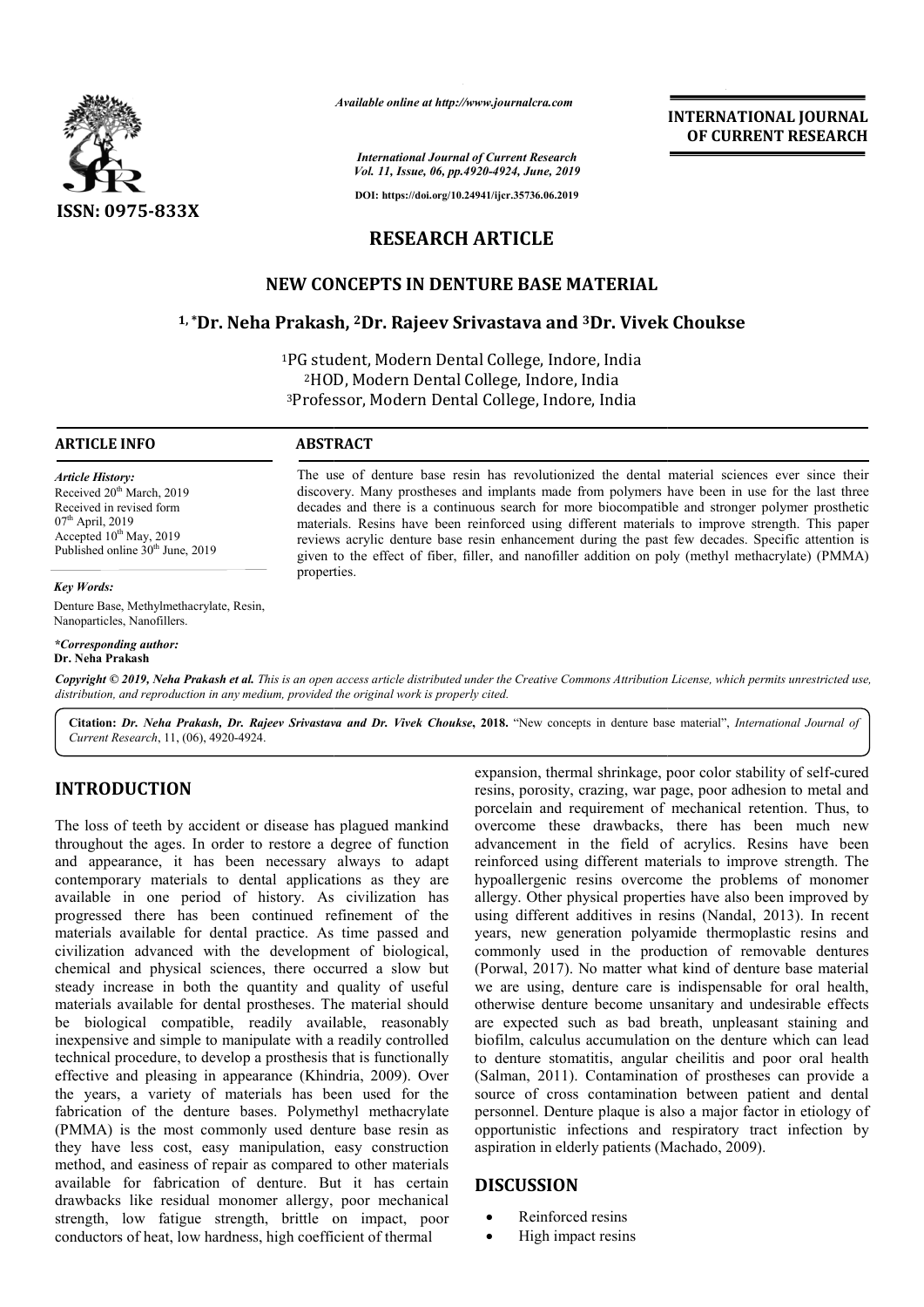- Fiber-reinforced
- Hypoallergenic resins
- Resins with modified chemical structure
- Thermoplastic resins
- Enigma gum toning in denture bases
- Nanofillers

#### **Reinforced Resins**

**High impact resin:** Rubber reinforced (butadiene-styrene polymethyl methacrylate). Rubber particles grafted to MMA for better bond with PMMA. It has greater impact strength and fatigue properties, indicated for patients who drop their dentures repeatedly e.g. parkinsonism, senility. Available as powder-liquid system and processing is same as heat-cure resins. E.g Lucitone 199 (Figure 1), D.P.I Tuff, fricke-high impact. Iimpact strength of D.P.I Tuff is more than Lucitone 199 (Kostoulas et al., 2006).

**Fiber reinforced resins:** Fiber reinforcement result in a 1000% strength increase over non-reinforced (if there is proper bonding). It was reinforced with embedded metal forms. Fibers have been used in three forms, namely, continuous parallel, chopped and woven. Glass Fibers- GFs were tested as a reinforcement for denture base PMMA as early as the 1960s. Continuous parallel fibers provide high strength and stiffness in one direction (anisotropic) while randomly oriented fibers provide similar properties in all directions (isotropic properties). Continuous fibers provide superior reinforcement over chopped fibres but placing continuous fibers at weak parts of denture is difficult and there is formation of voids inside fiber-polymer matrix system due to poor impregnation of fibers by resin and polymerization shrinkage, so chopped fibers mixed with denture base acrylic resin enhance isotropic mechanical properties. Glass fiber reinforcement has been found to significantly increase the flexural strength, impact strength, toughness, and Vickers hardness of acrylic resin. Also, a significant reduction in deformation of the denture base to less than 1% deformation was found. Preimpregnated and silane [3-(Trimethoxysilyl) propyl methacrylate (TMSPM)] treated glass fiber also increased the flexural strength and impact strength of acrylic resin. Silanized glass fiber was found to be biocompatible when added to heat-cured and lightcured resins. Moreover, fiber-reinforced nanopigmented PMMA showed reduced porosity and Candida albicans adherence (Abdulrazzaq Naji, 2018).

**E-glass fibers:** Each strand of this E-glass is computer impregnated with a PMMA (porous polymer) and silane coupler that allows dissoloution bonding to acrylic. (e.g. Preat Perma Fiber)

**Advantages:** Available in two forms (mesh and fiber) and are translucent providing esthetics. Because of glass fiber bonding, they also have more strength.

**Metal fiber reinforced:** Not widely used because unesthetic, expensive, poor adhesion between wire and acrylic resin and metal being prone to corrosion. Using full lengths of metal fibers offers the best reinforcement.

**Carbon / graphite fiber reinforced**: Carbon fibers (65-70 mm length, 5% by weight and treated with silane coupling agent) are placed during packing. Carbon Graphite fibres are available as-chopped, continuous, woven, braided and tubular but tubes of braided fibres provide a more even distribution of reinforcement, high filler loading and easy handling because fibre bundles at different angles are advantageous when multiaxial forces are present (e.g. in implant supported prosthesis) Carbon-graphite fibers are anisotropic and provide greatest reinforcement of denture base resins in terms of flexural strength and bending properties when placed longitudinally ( perpendicular to applied forces) but because of difficulty encountered in placing the fibres centrally fibres are placed randomly oriented.2 angles are advantageous when multi-axial forces are present(e.g. in implant supported prosthesis).  $\frac{8}{3}$ 

**Advantages:** Increases flexural strength, impact strength, prevents fatigue and strengthens the resin.

**Disadvantages:** Unesthetic because of black colour but this can be covered by an opaquer. The polishing is difficult and also weakens the finished prosthesis. In addition, there is problem of lateral spreading of fibers during pressing.

**Aramid fiber reinforced:** Aramid fiber (AF) is the generic name for aromatic polyamide fibers, which arc more commonly called kevlar fibers, after the first commercially available AF produced by DuPont (Kostoulas, 2008). Aramid fiber reinforcement increases the strength but again they are unesthetic and difficult to polish so limited to locations where aesthetics is not important. Aramid is a generic term for wholly aromatic fibres. These fibres are resistant to chemicals, are thermally stable, and have a high mechanical stability, melting point, and glass transitional temperature. They also have pleated structure that makes aramid weak as far as flexural, compression, and abrasion behaviour are concerned. This explains why aramid fibre-reinforced demonstrate a lower flexural strength than PMMA reinforced with glass fibre. Studies conducted by Berrong et al (1990) have shown to significantly increase the impact strength and the modulus of elasticity of the resin but they are also unesthetic and their use is limited to certain intraoral applications. Aramid fiberreinforced denture base resin was found biocompatible, and additionally its flexural strength and flexural modulus were increased. However, the hardness of the resin decreased with increasing fiber concentration. Also, its yellow color is considered a drawback (Renu Tandon, 2010).

**Polyethylene fiber reinforced:** During the past few years, there has been a great deal of interest in the reinforcing effect of ultra high modulus polyethylene (UHMP) fibers on PMMA . The effect of unidirectional UHMP fiber reinforcement on the transverse strength of the Ph;IhlA depends on the amount of fibers present. Fiber contents a 5 high as 40 to 47 wt% considerably enhanced the transverse strength of' the composite (Vallittu, 2007). Multifibered polyethylene strands cut to 65 mm length and surface treated with epoxy-resin (to improve adhesion) are placed in resin during packing. They develop anisotropic properties to the composite (i.e. increase strength and stiffness in one direction).

**Advantages:** Exhibit highest impact strength and modulus of elasticity but flexural properties show no significant increase (Segerstrom, 2007).

**Hypoallergenic Resins:** Diurethane dimethacrylate, Polyurethane, Polyethylenterephthalate and Polybutylenterephthalate. Hypoallergenic denture base materials exhibit significantly lower residual monomer content than PMMA8,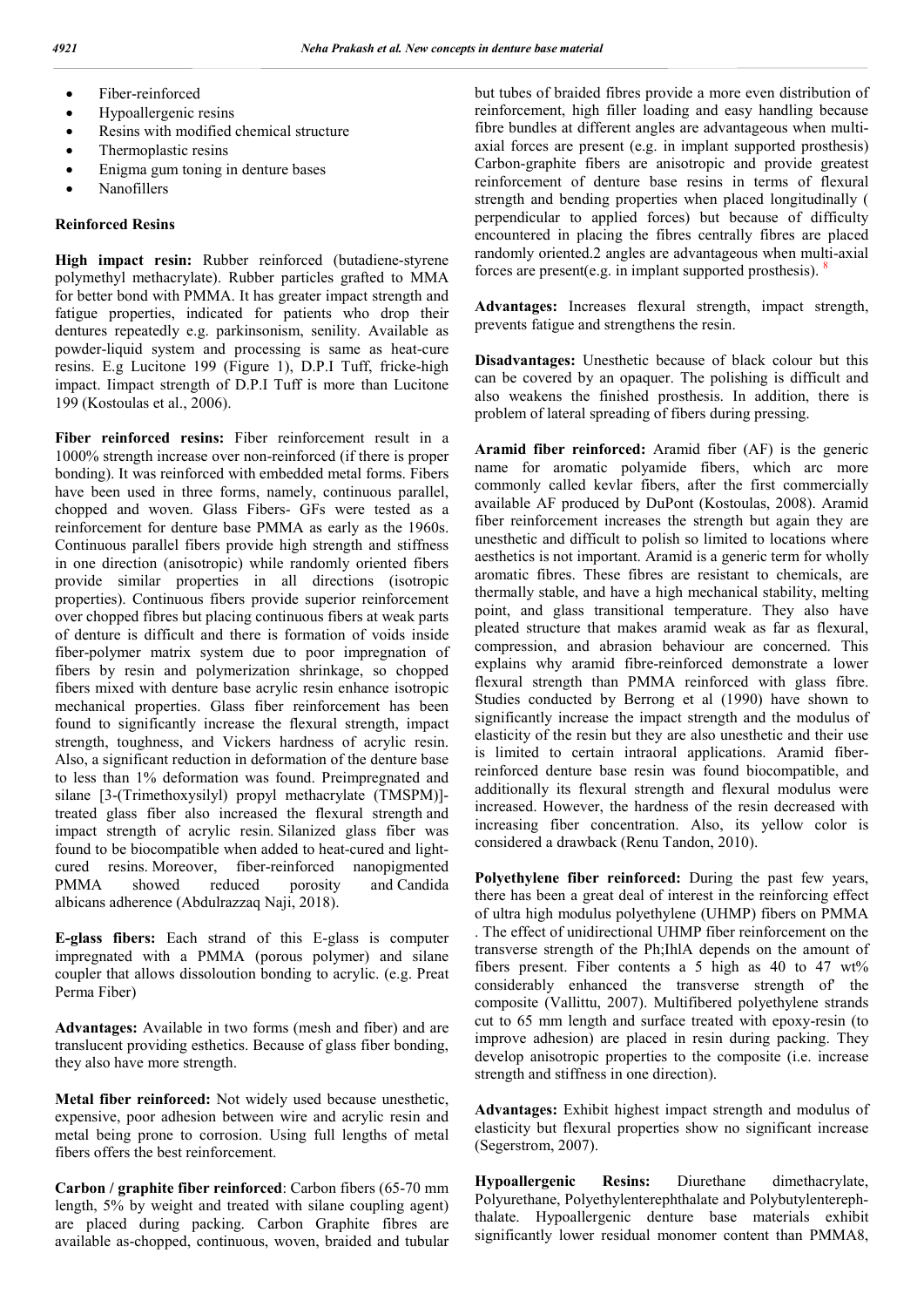thus act as alternatives to Poly Methyl Methacrylate in allergic patients. Enterephthalate based (Promysan, thermoplastic) show low water solubility than PMMA (Pfeiffer et al., 2004). Light activated indirect composite containing methane dimethacrylate (UDMA) is an alternative to PMMA for patients hypersensitive to PMMA. But unfortunately these materials are not completely risk free (Tanoue, 2005).

**Resins with modified chemical structure:** Addition of hydroxy-apatite fillers increases fracture toughness (Mohamed, 2004). Addition of Al2O3 fillers increases the flexural strength and thermal diffusivity that could lead to more patient satisfaction (Ellakwa, 2008). The ratio of 2.2:1 by weight of powder to liquid was found to be the best ratio for mixing the material to give the best results in formulation (Mohamed *et al.,* 2004). 2% quaternary ammonium compound polymerised with a denture acrylic resin displays antiseptic properties and these dentures may be used for geriatric patients to improve their oral health. Addition of ceramic or sapphire whiskers to improve thermal diffusivity (Pesci bardon, 2006). Addition of 11-14% of several compounds of either bismuth or uranium or 35% of an organo-zirconium compound impart radiopacity equivalent to that of aluminium (Rawls, 1990). Addition of Triphenyl Bismuth (Ph3Bi) is a promising new additive to provide radiopacity. Rawls HR et al found that cytotoxicity of PMMA was elevated slightly by inclusion of Ph3Bi, probably due to decreased monomer conversion. But when stored in water, cytotoxicity was reduced, so there is high level of safety for Ph3Bi was a radiopaque additive for denture resins (Dixon, 1992).

**Highly drawn linear polyethylene fibers (hdlpf):** Patterns of continuous parallel fibers provide maximum reinforcement to both maxillary and mandibular bases. Reinforcement in maxilla is done by horizontally positioned fibers in anterior part of labial flange because maxillary fracture mostly occurs in midline on polished surface of palatal aspect in region immediately behind central incisors, which may be reduced by reinforcing the palate in lateral direction. Reinforcement done with 4 layers of fibers (2 in lateral direction sandwitched between 2 layers at 45 degree from middle ones.) by pre-preg technique (fiber content is 26% by volume). In mandible, maximum stresses appear in labial and lingual second premolar region and fracture occurs in middle region. Thus mandibular bases are reinforced with fibers at right angle to ridge located close to polished and fitting surface (these are regions where maximum strain occurs if flange movement takes place.). Between the two outer layers lies the main component of reinforcement i.e fibers in horizontal plane along dental arch.<sup>20</sup>

**Advantages:** HDLPF Have high tensile stiffness and strength, notch insensitivity and cracks do not propagate through array of fibers. The coherence is maintained even after a large number of testing cycles.

**Thermoplastic Resins:** This new procedure, during which a fully polymerized basic material is softened by heat (without chemical changes) and injected afterwards, has opened up a new chapter in making dentures.

**Advantages of thermoplastic materials:** Thermoplastic resins have many advantages over the conventional powderliquid systems. They provide excellent esthetics with tooth or tissue colored materials and are very comfortable for the patient. These are very stable, resist thermal polymer

unzipping, have high fatigue endurance, high creep resistance, excellent wear characteristics and solvent resistance. They are non-porous so no growth of bacteria, and even if it is nonporous, it still retains a slight amount of moisture to keep it comfortable against gums. They are unbreakable, flexible and light weight. Thermoplastic resins are a safe alternative to conventional resins because of very little or no monomer content. They may also be relined and repaired by repressing the restoration. These include thermoplastic Nylon (polyamide), thermoplastic acetal, thermoplastic acrylic and thermoplastic polycarbonate (Dixon et al., 1992).

**Thermoplastic nylon:** The Basic material of thermoplastic nylon is polyamide (derived from diamine and dibasic acid monomers). Thermoplastic nylon was introduced to dentistry in 1950's. It uses Rapid Injection System (currently known as The Flexite Company - USA) originated in 1962 which introduced the first flexite thermoplastic (a fluoropolymer - a Teflon type plastic). Thermoplastic nylon is injected at temperatures from 274 to 293 degrees Celsius. The application of nylon-like materials to the fabrication of dental appliances has been seen as an advance in dental materials. This material generally replaces the metal, and the pink acrylic denture material used to build the framework for standard removable partial dentures. Valplast and flexiplast are polyamides (nylon plastics), since then there is a continued interest in thermoplastic dental materials (Phoenix et al., 2004). In 1992, The Flexite Company, developed and patented the first preformed tooth colored clasps known as Clasp-Eze, made of nylon material and is available in pink and clear shades.

**Advantages:** It is virtually invisible (translucent allowing natural tissue to show through matching the basic shade categories – light pink, standard pink and meharry), and there are no metal clasps, only tissue coloured clasps that blend with natural teeth, thus provides excellent esthetics. Nylon is unbreakable, light weight and does not warp or become brittle. Because of its flexibility and incredible patient comfort nylon is ideal for patients considering a removable partial denture, and for those allergic to monomer. In addition, it involves noninvasive procedures and can be relined or repaired. Nylon shows no discoloration over time (colour fast) and is nonporous so no growth of bacteria, and even if it is non-porous, it still retains a slight amount of moisture to keep it comfortable against gums (Parvizi, 2004; Grumezescu, 2016; Luisa, 2012; Hoshika, 2011).

**Limitations:** Nylon is little more difficult to adjust and polish. Also it is not strong enough for conventional tooth borne rest seats.

**Applications of thermoplastic resins:** Current dental applications of thermoplastic materials include: preformed partial denture clasp, flexible tooth born partial denture framework, single cast partial dentures, temporary crowns and bridges, provisional crowns and bridges, occlusal appliances, implant abutments, orthodontic and sleep apnea appliances.

#### **Enigma gum toning**

- Custom shade matching of natural gingival tissue using 'Enigma' colour tones.
- Gives extra confidence to patient in appearance of their dentures.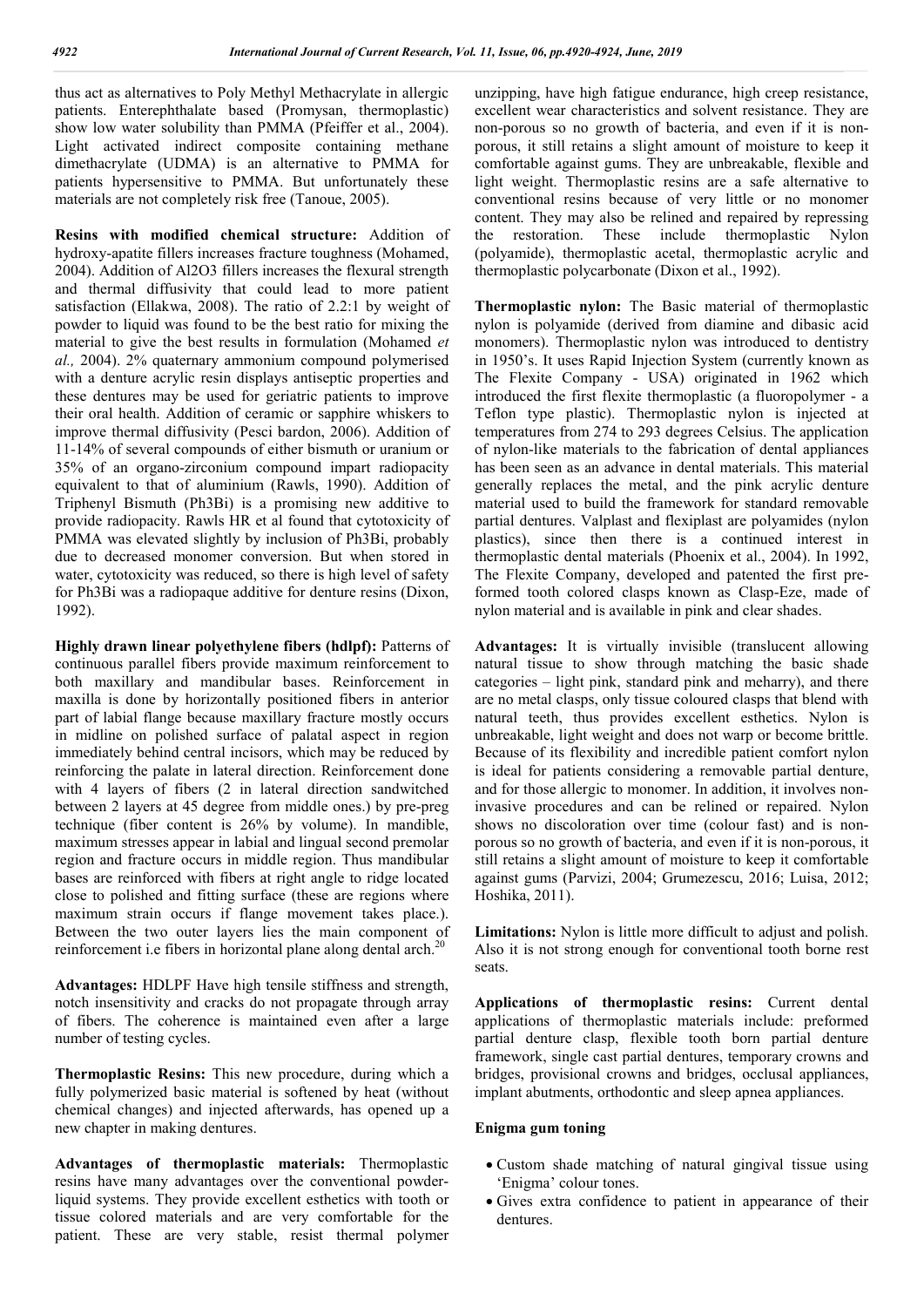Available in Ivory, Light Pink, Natural Pink, Dark Pink and Light Brown. Different colors are mixed to get the desired gum tone.

**Nanoscaled reinforcement materials:** The concept of nanotechnology was first introduced in 1959 by Feynman. Since then, nanotechnology has been widely used in many applications, including medical sciences, and plays an important role in diagnosis, treatment, and regenerative medicine <sup>27</sup>. A nanomaterial is an object, which atleast one of its dimensions is at the nanometer scale (approximately 1 to 100 nm). Nanomaterials are categorized according to dimension – those with all 3 dimensions less than 100 nm [nanoparticles (Nps and quantum dots]; those that have 2 dimensionsless than 100 nm (nanotubes, nanofibers, and nanowires); and those that have one dimension less than 100 nm (thin films, layers, and coatings) (Chatterjee, 2010). The development of nanodentistry has led to nearly perfect oral health by the use of nanomaterials and biotechnologies, including nanorobots and tissue engineering. New opportunities in the fieldof dentistry include local anesthesia, treatment of dentin hypersensitivity, use of nanomaterials in preventive dentistry, and use of different nanofillers and nanofibers in composites to achieve better esthetics and mechanical properties (Elsaka, 2011). Here, we focus on new applications of nanomaterials for reinforcement of PMMA dental base materials.

**Nanofillers:** Recently, researchers have proposed the incorporation of nanofillers for reinforcement of denture base resins. Size, shape, surface area, concentration, and dispersion of nanofillers into resin matrix all affect the mechanical properties of the filler/resin composite. Alumina NPs, zirconia (ZrO2) NPs, titania (TiO2) NPs, silver NPs, gold NPs, Pt NPs, HA NPs, SiO2 NPs, and nanoclay particles are among the fillers that have been introduced to enhance the mechanical properties of denture base acrylics (Bavykin, 2010). Silver Nps have been considered due to their distinctive physical, chemical, and biological properties, including high electrical and thermal conductivity, chemical stability, and non-linear optical behavior. It has been reported that silver Nps exhibit broad-spectrum bactericidal and fungicidal activities at very low concentrations (Cadek, 2002). Modification of polymers with nanoscaled TiO2 have also been of interest with researchers because of its unique properties. Pleasing color, high biocompatibility, excellent mechanical properties, low cost, high stability, and appropriate antimicrobial effects are among the desirable properties which make TiO2 a favorable additive for biomaterials (Wang, 2014). TiO2 Nps have been used as an additive to improve both mechanical and antibacterial properties of different dental materials. Different attempts have made to add ZrO2 Nps to PMMA denture base material to improve the mechanical properties.

## **REFERENCES**

- Abdulrazzaq Naji S., Jafarzadeh Kashi T., Behroozibakhsh M., Hajizamani H., Habibzadeh S. 2018. Recent Advances and Future Perspectives for Reinforcement of Poly(methyl methacrylate) Denture Base Materials: A Literature Review. *J Dent Biomater,* 5(1):490-502.
- Bavykin DV., Walsh FC. 2010. Titanate and titania nanotubes: synthesis, properties and applications. Cambridge, UK: *Royal Society of Chemistry,* p. 154.
- Cadek M., Coleman JN., Barron V. *et al*., 2002. Morphological and mechanical properties of carbonnanotube-reinforced semicrystalline and amorphous polymer composites. Appl Phys Lett. 2002;81:5123-5.
- Chatterjee A. 2010. Properties improvement of PMMA using nano TiO2. *J Appl Polym Sci.,* 118:2890–7.
- DeBoer J., Vermilyea SG., Brady RE. 1984. The effect of carbon fiber orientation on the fatigue resistance and bending properties of two denture resins. *J Prosthet Dent.,* Jan;51(1):119-121.
- Dixon L., Breeding Larry C. 1992. The transverse strength of three denture base resins reinforced with polyethylene fibers. *J Prosthet Dent.,* March;67(3):417-419.
- Ellakwa AE. et al., 2008. The effect of aluminium oxide on the Flexural Strength and Thermal Diffusivity of Heat Polymerized acrylic resin. *J Prosthodont.,* August;17(6):439-44
- Elsaka SE., Hamouda IM., Swain MV., 2011. Titanium dioxide nanoparticles addition to a conventional glassionomer restorative: influence on physical and antibacterial properties. *J Dent.,* 39:589-98.
- Gad MM., Fouda SM., Al-Harbi FA., Näpänkangas R., Raustia A. PMMA denture base material enhancement: a review of fiber, filler, and nanofiller addition. International Journal of Nanomedicine.
- Grumezescu AM. Nanobiomaterials in Dentistry Applications of Nanobiomaterials. 1st. USA:Elsevier; 2016. p.498.
- Hoshika S., Nagano F., Tanaka T. *et al*., 2011. Expansion of nanotechnology for dentistry: effect of colloidal platinum nanoparticles on dentin adhesion mediated by 4- META/MMA-TBB. *J Adhes Dent*.13:411-6.
- Khindria SK., Mittal S., Sukhija U. 2009. Evolution of denture base materials. *J Indian Prosthodont Soc.,* 9( 2):64- 69.
- Kostoulas IE., Kavoura VT., Frangou MJ., Polyzois GL. 2008. The effect of length parameter on the repair strength of acrylic resin using fibers or metal wires. *Gen Dent.,* 56(1):51-5
- Lowe LG. 2004. Flexible denture flanges for patients exhibiting undercut tuberosities and reduced width of the buccal vestibule: a clinical report. *J Prosthet Dent.,* 92(2):128-31.
- Luisa F., Duncan S. 2012. European Commission. Nanotechnologies: Principles, Applications, Implications and Hands-on Activities. Luxembourg: Office for Official Publications of the European Communities;. p.406.
- Machado AL., Breeding LC., Vergani CE., Perez LE. 2009. Hardness and surface roughness of reline and denture base acrylic resins after repeated disinfection procedures. *J Prosthet Dent.,* 102:115<sup>[22]</sup>.
- Mohamed SH., Arifin A., Mohd Ishak ZA., Nizam A,. Samsudin AR. 2004. Mechanical and thermal properties of hydroxyapatite filled poly (methyl methacrylate) heat processed denture base material. *Med J Malaysia.,* May;59 Suppl B:25-6
- Mohamed SH., Arifin A., Mohd Ishak ZA., Nizam A., Samsudin AR. The Effect Of Powder To Liquid Ratio On Tensile Strength And Glass Transition Temperature Of Alumina Filled Poly Methyl Methacrylate (PMMA) Denture. Med J Malaysia 59: 147-148
- Nandal S., Ghalaut P., Shekhawat H., Gulati MS. 2013. New era in denture base resins: a review. Dental Journal of Advance Studies Vol. 1 Issue III.
- Parvizi A., Lindquist T., Schneider R. et al., 2004. Comparison of the dimensional accuracy of injection-